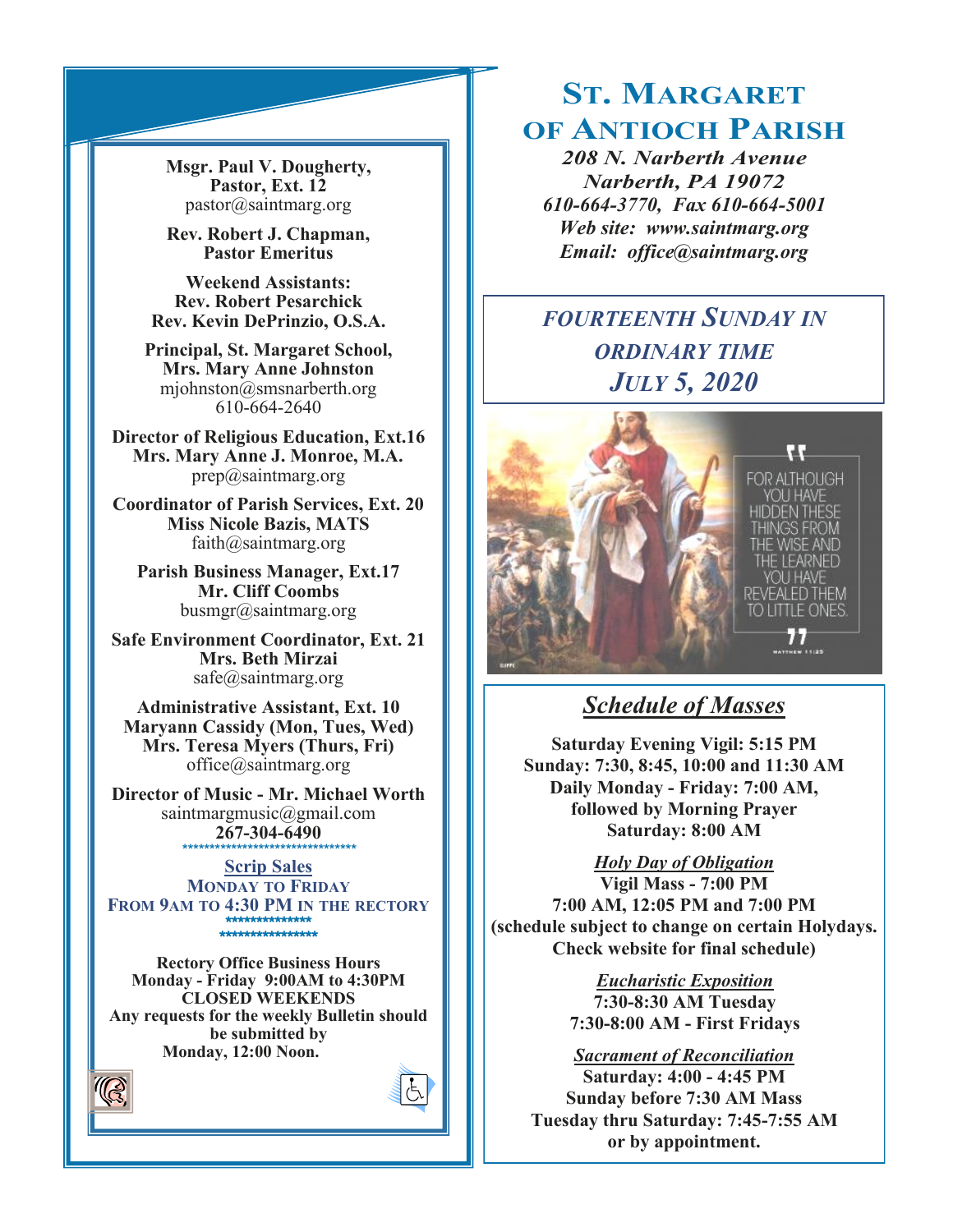### *FOURTEENTH SUNDAY IN ORDINARY TIME*

### *Reflection by Rev. Leonard N. Peterson*

 In what seems now to be a lifetime ago, I had a minor role in a high school production of the Broadway play "1776." The unique aspect here was the fact that the cast was made up of both teachers and students. One did such things like that not only for the fun (which it was) but also to cement healthy relations with the students while building school community. Years later, one of the student cast members, indeed the one who played Thomas Jefferson, wound up being the next door neighbor of my sister. When he and I met again, our memories brought us back to our brief acting careers. We could even recite some of the lines from the script that we had to memorize way back when!

 I thought of all this as our Independence Day weekend 2020 is upon us. Naturally, the events of the real 1776 come to the fore. We recall the bravery of our Founding Fathers in declaring independence from a tyrannical King George, whose decisions and actions had forced the issue. We also remember that July 4th was only the beginning. What followed was a bitter war, the first of many our country has fought since. That was the price in hardship and blood that our freedom cost in those tenuous days. Our young country paid it in full.

 As Catholic Christians, we are keenly aware of another kind of war, a spiritual one, not limited to a calendar year. It pits us against the lesser parts of ourselves that we know can block our efforts to be independent of sin. We long for the peace of our promised heaven. Fortunately, we follow the greatest "Revolutionary" of them all: Our Lord and Savior Jesus Christ. The Bible tells us how He fought for and won our freedom from sin and death. So the war is won, even though our individual battles go on.

 On this weekend of parades, barbecues and dazzling fireworks that we use to mark the Fourth, it might seem out of place to reflect on this inner spiritual war. But our Scriptures today call us to do so, and they are beyond any fixed time. After all, they speak to us of real life, and its battles will be with us long after the parades are over and the fireworks fade away.

 St. Paul once wrote about such a battle in his letter to the Romans, in Chapter 7, verse 19. Hear it again: *"For I do not do the good I want to do, but the evil I do not want to do—this I keep on doing."* Sound familiar? This tyranny is far worse than that of King George. So, what a relief it is to hear Jesus say today these most comforting words in all of the New Testament: *"Come to Me, all you who labor and are burdened, and I will give you rest."*

 While we honor the heroics of our noble Founding Fathers, and our first army of colonials, we can, in this Holy Eucharist also honor God our heavenly Father. Gladly do we take His Son's yoke upon us, for it is truly easy and a light burden.

 I close with something we all need to remember: the freedom we celebrate this weekend, and all freedom, including the spiritual, is never "the right to do as we please, but the liberty to do as we ought." Enjoy your holiday!

# **Mass Intentions**

**MONDAY, July 6 7:00 AM Walter I. Breslin**

**TUESDAY, July 7 7:00 AM Helen O'Rourke**

**WEDNESDAY, July 8 7:00 AM Walter J. Wentling**

**THURSDAY, July 9 7:00 AM Jackie Blasz**

**FRIDAY, July 10** *<u>Elizabeth Montagne</u>* 

**SATURDAY, July 11 8:00 AM Helen O'Rourke**

**Msgr. Dougherty offers a Mass each Sunday for all the parishioners and for those enrolled in the church memorial fund.**



**THE WEEK OF JULY 5, 2020 THE SANCTUARY CANDLE WILL BURN IN MEMORY OF THE HO LE FAMILY.**

**DUE TO THE EARLY TRANSMISSION OF THE BULLETIN THE STEWARDSHIP REPORT WILL BE IN THE NEXT BULLETIN.**



**Online Giving** - Saint Margaret Parish has arranged a **Tiving** convenient and secure method of online giving. You can set up

all your second collections in advance. Create or login to your Parish Giving account by going to the Parish website and clicking on the logo at the lower right or [https://tinyurl.com/StMargGiving.](https://tinyurl.com/StMargGiving)

*This is an easy way to continue to support your parish both during the COVID-19 pandemic and going forward. Thank you!*

> **HELPING OTHER PEOPLE IN EMERGENCY Suspended until further notice.**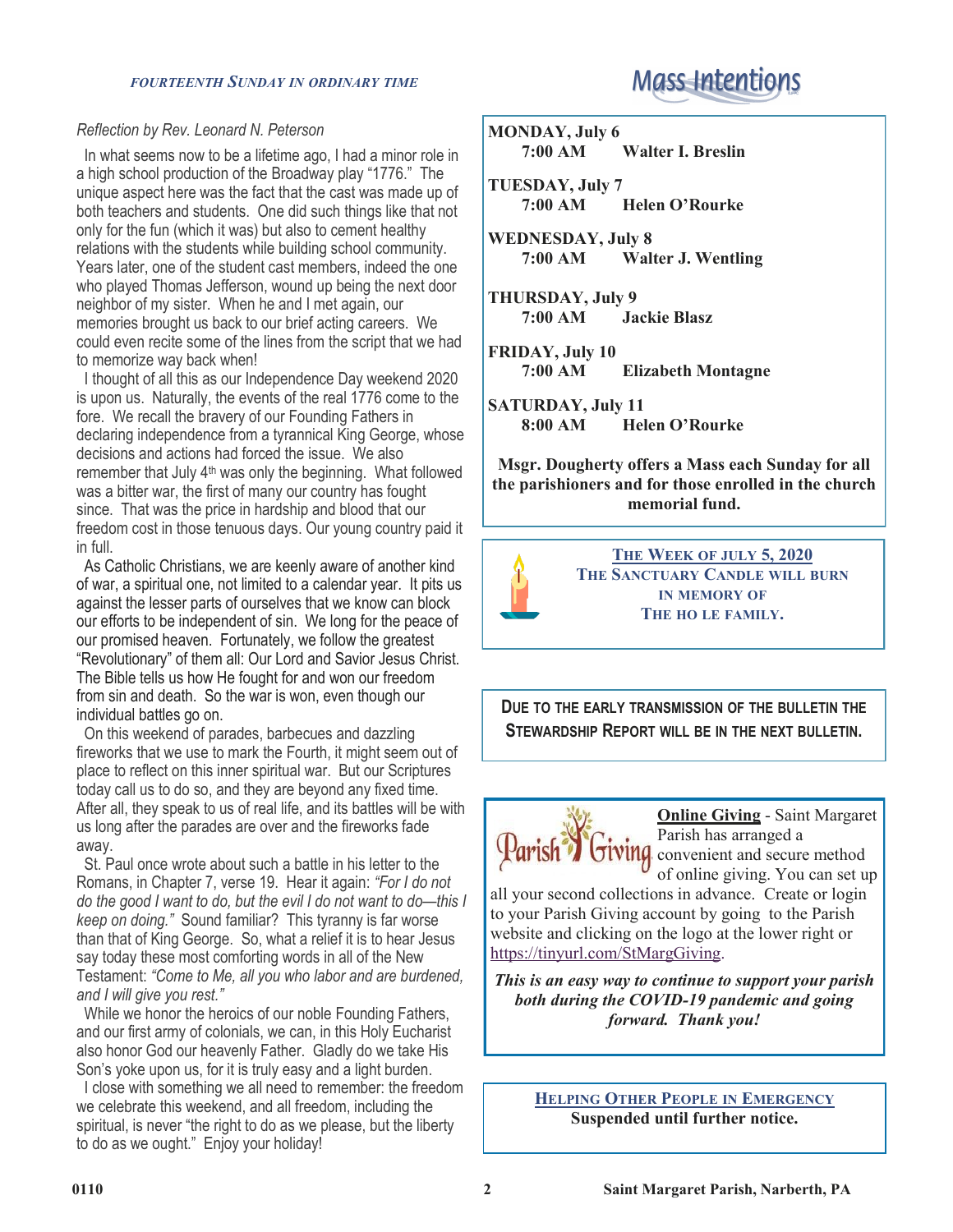#### **Parish Theme for 2019 - 2020** The Family: a Communion of Life and Love

## **From the Pastor**

**Adult Baptism** - Our Parish RCIA (Rite of Christian Initiation of Adults) Program had one catechumen this year who was being prepared for Baptism at the Easter Vigil back in April. COVID-19 intervened and the baptism was postponed but today we are happy to say that Gurpreet Kaur will receive the Sacraments of Initiation - Baptism, Confirmation and Eucharist - at a special Mass today. We extend our congratulations and prayerful best wishes to Gurpreet as she becomes a member of the Catholic Church. She has been a steadfast student of the faith throughout the year and we rejoice with her as she opens her heart, mind and soul to Christ and prepares to receive the many graces the Lord wants to pour out upon her now and throughout her life. Kaur will be receiving another Sacrament in September at St. Margaret Church when she enters into marriage with her fiancé, Michael Turco. May God bless them both as they prepare to celebrate and live the Sacrament of Matrimony.

**Vacation and Savoring Life** - On retreat a couple of weeks ago I re-read a book that I first read in the Seminary many years ago. The book is entitled "Spirituality and the Gentle Life." The author contrasts what he calls the "willful" life with the "gentle" life. Living in a willful way is always to assert our wants on life, trying to control and dominate our lives and forcing life into our patterns and selfish desires. The "gentle" life recognizes that we live best when we let God take the lead, when we want to move according to his patterns and in his ways. We gently move according to his Spirit, not trying to extend ourselves beyond God's will, nor failing to respond as the person God wants us to be and as to what God wants us to do. The gentle person is graceful, moving in accord with the dictates of the natural patterns God has built into life. Gentle persons can truly listen to God and others, not always seeking to assert themselves, not always looking beyond the present to the next thing but to go at God's pace and savor what they are doing now. Our lives can be so task-oriented and we can be so driven to get things done that we never truly enjoy life. We fail to savor God's presence with us in nature, in our families and friends, and in our daily lives in so many ways. The slower pace of summer can be a time to learn how to savor life again. Food is so much more enjoyable when we relish it, taste it and savor it, rather than hurriedly gobbling it down so that we can move on to the next thing. Life is the same way. It is so much more enjoyable when we savor it. Life is a gift to be enjoyed and cherished, not just a task to be accomplished. May the summer months and some vacation time help us to savor the wonderful gift of life that the Lord has so graciously bestowed upon us.

### **Church Teaching**: **The Dignity of the Human Person**

The dignity of the human person is rooted in his creation in the image and likeness of God; it is fulfilled in his vocation to divine beatitude. It is essential to a human being to freely direct himself to this fulfillment. By his deliberate actions, the human person does, or does not, conform to the good promised by God and attested by moral conscience. Human beings make their own contribution to their interior growth. With the help of grace they grow in virtue, avoid sin, and if they sin they entrust themselves as did the prodigal son to the mercy of our Father in heaven. In this way they attain the perfection of charity. ( from the Catechism of the Catholic Church)

**Spiritual Thought: The Gentle Life -** Gentleness becomes possible when my surroundings are cast in a divine light. The gentle attitude, nourished by my presence to the Divine, takes me out of the world of willfulness. It turns me into a new person who sees and hears and moves in the light of the Sacred whose Divine Gentleness bathes all in its wake. (Adrian van Kaam, from "Spirituality and the Gentle Life)

**A Little Humor** – The past, present and future walk into a bar, it was tense.





In August 2020, two more groups of seminarians, including Kenneth Omeke who is assigned to St.

bring awareness of vocations.

∾ **BIKING** 

Margaret's for the summer, will take to the roads and traverse the Archdiocese as they spread awareness that God is still calling men to the priesthood.

Further details will be forthcoming at [https://](https://heedthecall.org/bikingforvocations/) [heedthecall.org/bikingforvocations/](https://heedthecall.org/bikingforvocations/).



*St. Margaret Church from 7:30 AM to 4 PM, Monday through Saturday, and 7:30 AM to 2 PM on Sunday*.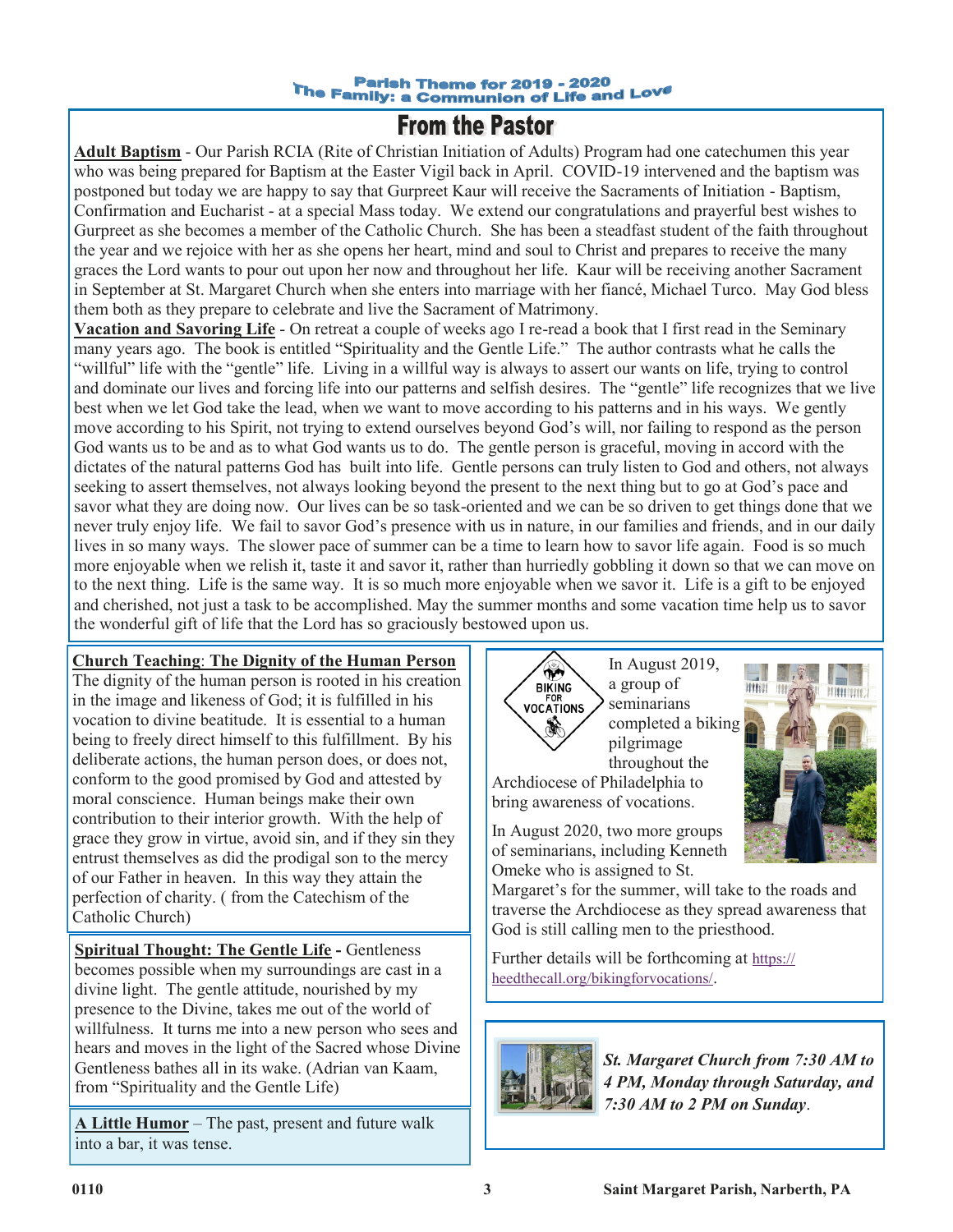

### **Casseroles for St. John's Hospice**

Recipe # 3 will be collected Wednesday morning of this week, July 8, between 9 and 9:30 AM at St. Margaret School

Parking Lot. Pans are available in the vestibule if you would like to participate.

*You can also support the efforts of St. John's Hospice to continue to provide life-sustaining support to those experiencing homelessness by donating at:*  <http://saintjohnshospice.org/>

### *FOOD COLLECTION WEEKEND RESUMES!*



Next Weekend is our monthly food collection weekend (July 11 & 12). This program collects non-perishable foods each month for the Archdiocesan Community Food Distribution Centers Program. They provide food for 40 Food Cupboards throughout the Philadelphia area. All items should be brought to the school Cafeteria next weekend. Thank you for your generous support of this program.

**Mount Saint Joseph Academy** MOUNT The Mount invites all interested girls  $\frac{1}{2}$  entering 8<sup>th</sup> grade to the **Practice Test** (Pre-HSPT) on **Saturday, August 15**. Register today at msjacad.org/practicetest. For more information or with any questions, email the Admissions Team at [admiss@msjacad.org.](mailto:admiss@msjacad.org)

### **Main Line Singles Dinner Club (Ages 52-66)**

Catholic men and women are cordially invited to join "The Main Line Singles Dinner Club" to share common interests and dine together two times a month. Our next scheduled event will be Saturday, July 11th at 5:45 PM . This will be our rescheduled "Post St. Patty's/St. Joe's House Party" at a member's home in Broomall, PA. For more information, call Barb at 610-896-6542. Catholic men are encouraged to participate.

**Martin Saints Classical High School Oreland, PA Admissions Open House: 7pm, July 13, 2020**

### **via Zoom.**

It's not too late to choose Martin Saints Classical High School for your rising 9th grader or for an upper grade transfer. Our classical education, combined with craftsmanship classes, and Frassati Fridays, make our school unique and our students "fully alive." To learn more, visit [whymsc.org](http://whymsc.org/) or come to our virtual open house at 7pm on Monday, July 13, the day after the feast of our patrons, Saints Louis and Zelie Martin.



**VOCATION OFFICE FOR THE** DIOCESAN PRIESTHOOD ARCHDIOCESE OF PHILADELPHIA **HEED THE CALL** 

*Church Builders* **Virtual Retreat for young men in Junior High** *July 8, 2020 10:00 AM - 12:00 PM*

Join us ONLINE for a great combination of faith and fun with Fr. DeLacy, some of the Philadelphia seminarians, and invited guests! Carrying on the tradition of St. Francis of Assisi, participants will be challenged to build their own church! For more information and registration, please visit https://heedthecall.org/events/church/. For questions, please contact Sue Matour at smatour@archphila.org.

### *Virtual Reading Group for High School Men St. Augustine' s Confessions* **July 13 - July 17, 2020, 3:00-5:00 PM**

 High school men (incoming juniors to graduating seniors) are invited to gather daily to discover the richness of **The Confessions of St. Augustine.** Discussions will be led by Archbishop Nelson Pérez, as well as invited guest professors. The group will conclude each daily session with Evening Prayer. Due to the generosity of our donors, there is no registration fee for this program, but registration is limited to the first 25 men. All participants will be mailed a copy of The Confessions.

 For more information and to register, please visit **HeedtheCall.org/PCSP**.

### *Nightly Rosary to End Coronavirus*

Monday through Wednesday, at 8:00 PM, the Office for the New Evangelization is hosting an online **Rosary Campaign** for an end to the Coronavirus at **phillyevang.org/rosary/**. This Rosary campaign will conclude Saturday, August 15, 2020 at 8 PM.

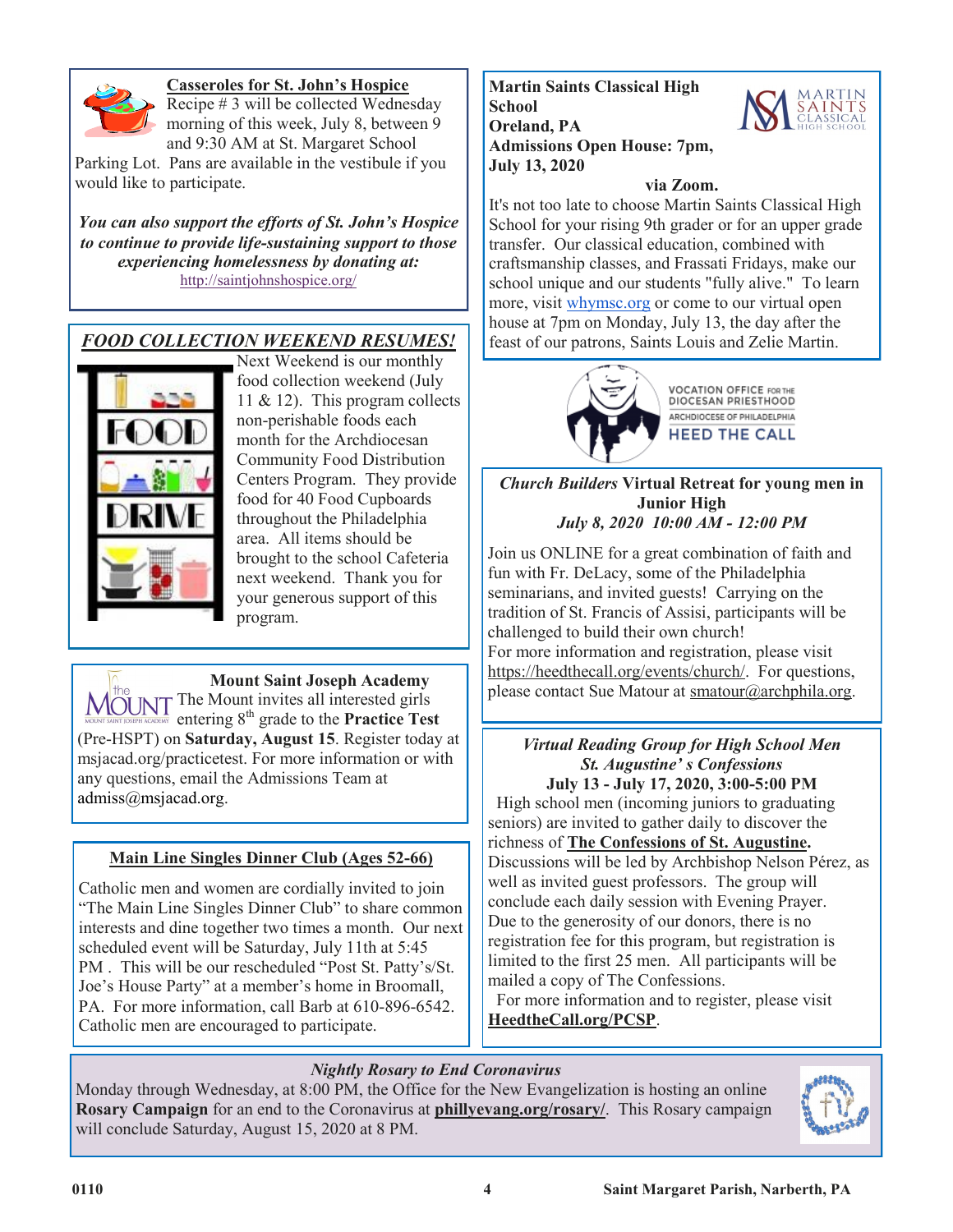

*Bioethics Summer Intensive Course Online Monday, July 20-Friday, July 24 9:30-12:00 PM & 1:30-3:00 PM*

Taught by the Faculty of the

Pontifical John Paul II Institute for Studies on Marriage and the Family in Washington, D.C., this week-long course will serve as an immersion into the thought of St. John Paul II concerning the human person as a lens through which to view bioethical questions: assisted reproduction, end-of-life decision-making, allocation of scarce resources in epidemics, etc. The course aims at equipping students to think about issues in bioethics through the lens of John Paul II and the Church. **Registration closes July 13.** Visit https:// www.johnpaulii.edu/events/view/bioethics-summerintensive-course-online.

### *For Engaged Couples: Archdiocesan Marriage Preparation Courses*



We are thrilled for you and your upcoming marriage! The Archdiocese of Philadelphia offers the *Joy-Filled Marriage* Program, a thorough, enjoyable, and comprehensive program, which discusses practical "life skills" and the sacramentality of marriage. The purpose of Marriage Preparation is to introduce you to the theology behind the sacrament and give you practical advice using sound psychology that will equip you for your life journey together. All courses are being delivered in a live online format until further notice. For more information and to register, visit: phillycatholicmarriageprep.com.



### **Office for Persons with Disabilities &**

### **the Deaf Apostolate**

 During this time of social distancing and quarantine there are resources posted at www.OPDarchphilly.org to support individuals with disabilities and their families. Current and upcoming resources include a July 9th Prayer Ministry for Parents/Guardians meeting via zoom and daily phone or online *Nourish for Caregivers* "House Calls."

 At www.DeafCatholicPhilly.org there is a listing of the Archdiocesan live-streamed Sunday Masses in American Sign Language and a schedule of daily Masses and devotions in ASL. A daily reflection is also posted to the Deaf Catholic Philly You Tube page. For more information, please call 215-587-3530 or email OPD@archphila.org.

### *Retrouvaille Marriage Program*

# *There is hope!*

*Rediscover the Love in your Marriage*

### **Retrouvaille is a lifeline for marriages a program to help couples heal and renew their hurting marriages.**

The Retrouvaille Program is for married couples facing difficult challenges in their relationship.

- A Marriage program that helps couples restore their marriage and rebuild a loving relationship.
- A Christian marriage program, Catholic in origin, where couples of all faiths or no faith background are encouraged to attend.
- Primarily a practical program to improve communication, build stronger marriages, and help couples reconnect.
- Presenters are not trained marriage counselors, but rather couples sharing their personal stories of marital struggles and the tools they used to rediscover their love.

*Due to the COVID-19 pandemic, Retrouvaille has recommended all communities suspend the weekend programs until they can be safely held. In the meantime, please visit Helpourmarriage.org to learn about the program and keep updated on the resumption of the weekends. Currently, the next scheduled weekend in the Philadelphia area is August 14-16, 2020.*



### **Project Rachel: Healing after Abortion Peace Starts Here**

Peace starts here

*Prayer - Jesus, Healer of Wounds and Source of Mercy, your hands embrace and welcome little children. As we look on your hands* 

*painfully nailed to the cross, extend your Divine Mercy to the tens of millions of women and men in our nation who are wounded from their participation in abortions. Help us as a Church to recognize the unique pain that abortion brings to individuals, families and our society. May the wounds of your hands on the Cross remind us each day of your steadfast love for us as we seek to build a culture of life and be faithful instruments of your hope and healing*.

Project Rachel is a collaboration of The Office for Life and Family and Catholic Social Services. For more information, call 1-844-772-2435 or email ProjectRachel@chs-adphila.org.